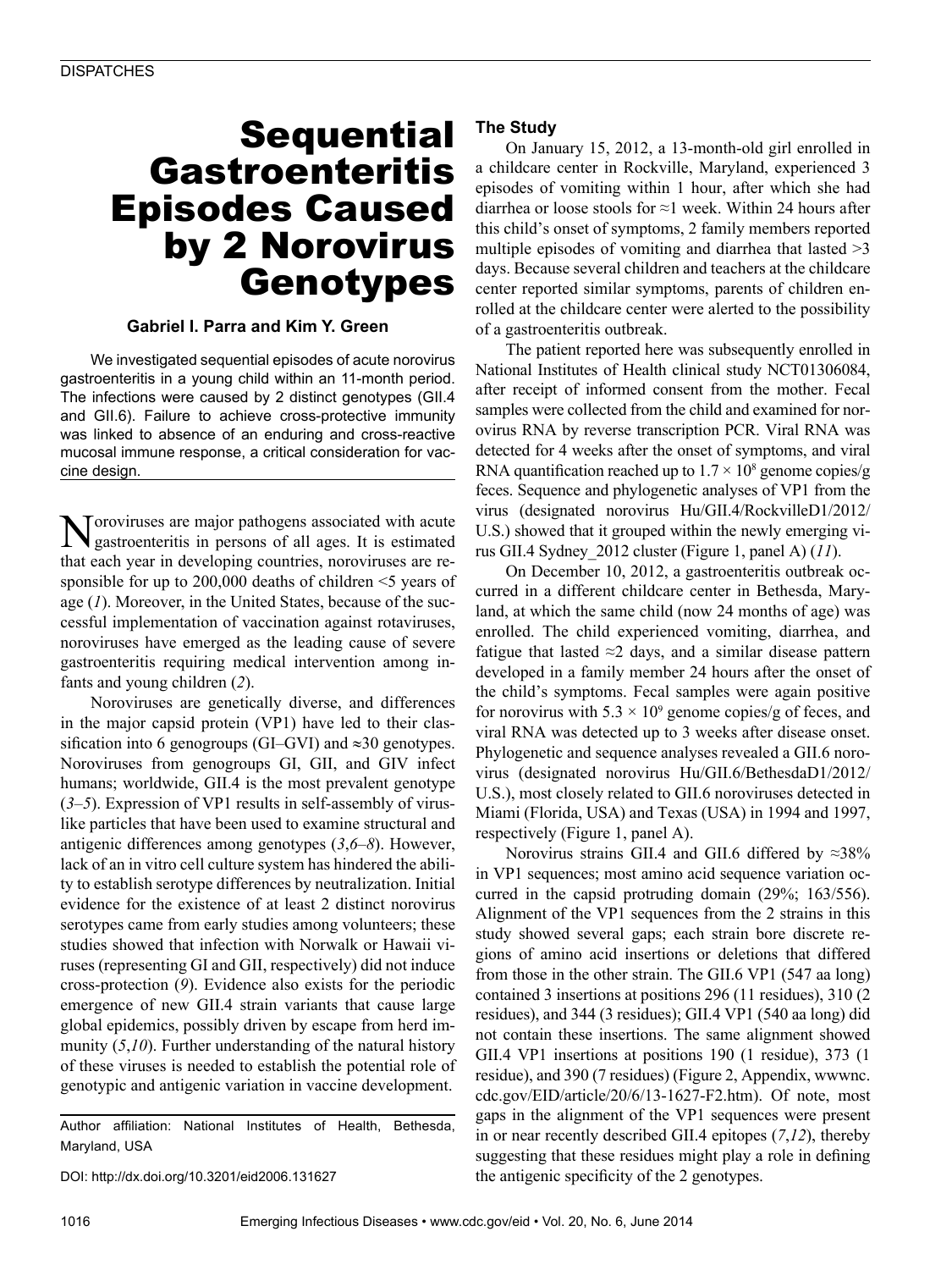

Figure 1. Characterization of norovirus detected in stool samples and levels of local IgA responses for each infection. A) Phylogenetic tree of the major capsid protein (VP1) region from representative norovirus strains from each of the 22 genotypes within strain GII. Representative strains from each GII.4 and GII.6 cluster were compared with the strains reported in this article (boxed). For each strain, the name/year/country of isolation are shown. B) Levels of IgA in feces collected during the first (GII.4) and (GII.6) second infections. ELISA plates were coated with 1 µg/mL of each virus-like particle (VLP). Fecal samples were collected daily (D) and weekly (W), diluted to 1:500 in phosphate-buffered saline (pH 7.4), and tested for the presence of IgA with a polyclonal anti-human IgA conjugate. The experiment was performed twice in duplicate wells. Bars represent mean; error bars represent SEM. OD, optical density.

To understand the absence of immunity to the second norovirus and to gain insight into the specificity of the mucosal immune response after sequential norovirus infections, we developed virus-like particles from both noroviruses. We used the Bac-to-Bac Baculovirus Expression System (Invitrogen, Carlsbad, CA, USA) and baculovirus–infected Sf-9 cells for virus-like particle production as described elsewhere (*7*). The corresponding virus-like particles were used to test for IgA in feces with an ELISA that used polyclonal goat anti-human IgA conjugated with horseradish peroxidase (1:2,000 dilution; KPL, Gaithersburg, MD, USA) as the detector antibody and 2,2′-azinobis(3-ethylbenzthiazoline-6-sulfonic acid) (ABTS; KPL) as the substrate. During the child's first infection with norovirus GII.4, virus-specific IgA was not detectable until 3 weeks after infection (Figure 1, panel B). At the onset of symptoms during the second infection with norovirus GII.6, a rapid anamnestic response specific for GII.4 virus-like particles developed. The GII.6-specific IgA response was detected at day 6 after infection, and IgA was detectable in feces until the last daily collection at 4 weeks

(Figure 1, panel B). Examination of feces for norovirusspecific IgG after the second infection showed a similar anamnestic response that endured throughout the period examined (data not shown).

The child's clinical history, young age, and absence of early detectable norovirus-specific fecal IgA suggest that she experienced a primary infection with GII.4 norovirus in the first childcare center outbreak. During the second infection with GII.6 norovirus, a rapid anamnestic GII.4-specific IgA response developed and persisted up to 4 weeks as the slower primary GII.6-specific IgA response developed  $\approx$ 1 week after symptom onset. Follow-up fecal samples collected at 14 weeks after the second infection contained little or no detectable levels of either GII.6- or GII.4-specific IgA, indicating an eventual decline in mucosal IgA titers against each genotype (data not shown).

Previous data from human volunteer studies suggest that homologous immunity to Norwalk virus (genotype GI.1) lasts from 2 months to 2 years (*13*) and that a rapid and specific mucosal IgA response (likely anamnestic) was a correlate of protection (*14*). The data presented here are